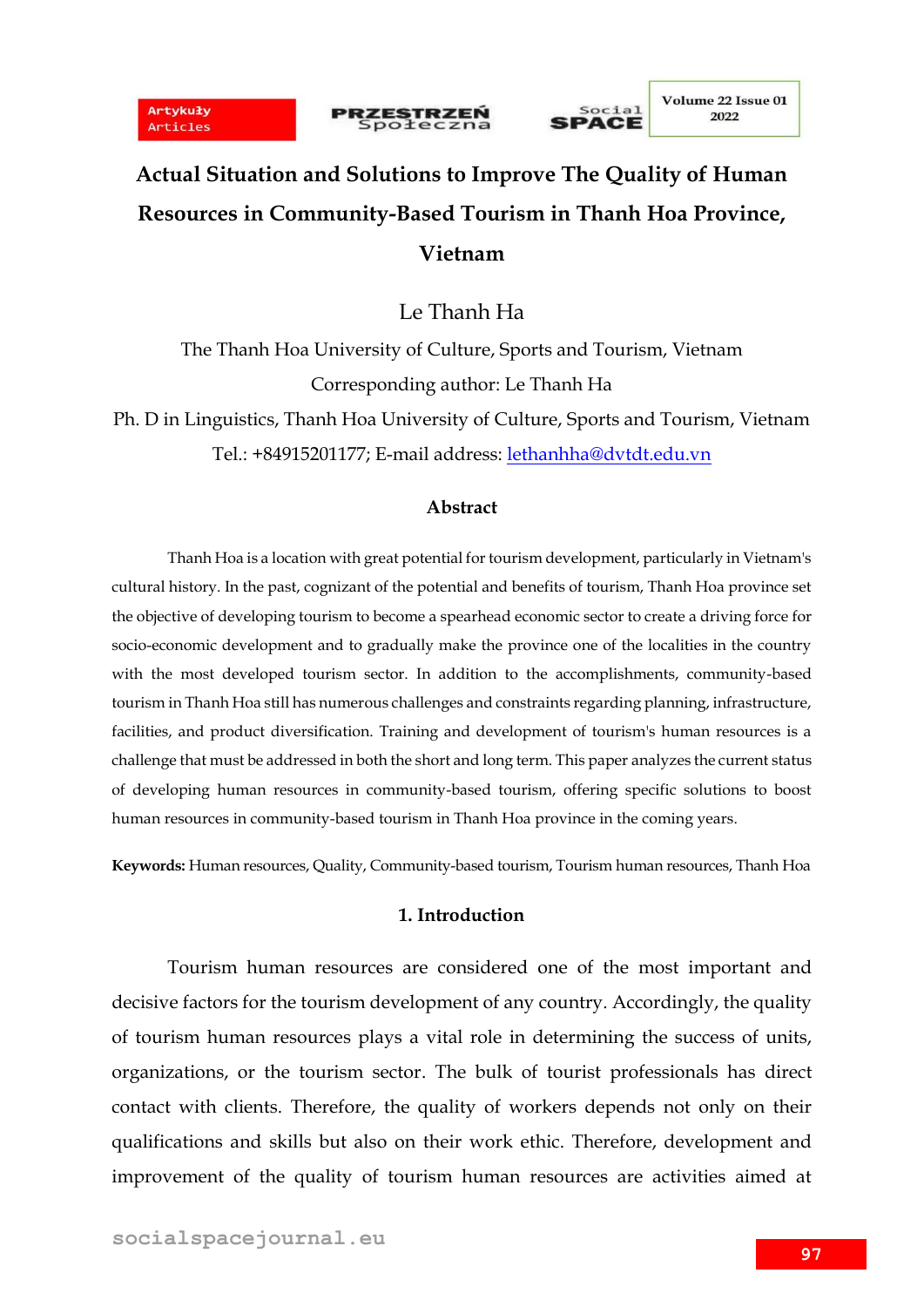increasing both the quantity and scale of human resources, enhancing the quality, and rationalizing the workforce structure that currently works in and will work in the tourism sector. In reality, the development and improvement of the quality of tourism human resources remain a challenging issue for localities, organizations, tourism managers, etc. Due to the current state of tourism, human resources are characterized by their low quality, insufficient quantity, and unreasonable structure. Faced with this situation, numerous tourism localities and regions have prioritized formulating policies to develop tourism human resources. They have determined that the development and improvement of the quality of tourism human resources is a tool to attract tourists, thereby enhancing its competitive position.

Thanh Hoa is regarded as a province with abundant and diverse natural resources and distinctive and alluring natural scenery. Thanh Hoa's strategic geographical location and rich cultural past have resulted in many tangible and intangible cultural heritages. With about 1535 historical and cultural relics and picturesque locations, there are clusters of relics of significant historical significance and artistic and architectural worth in Vietnam. Especially, Thanh Hoa has 11 mountainous districts, with an area of more than 8,000km<sup>2</sup> , accounting for threequarters of the area of the whole province. It possesses rich and diverse natural resources with forests, lakes, mountains, caves, waterfalls, and many landscapes and beautiful spots. This is also an area with potential and strengths in unique ethnic minority culture associated with traditional festivals, creating favorable conditions for community-based tourism development.

Although the improvement of the quality of human resources in communitybased tourism has received attention in the past, and the province has focused its budget and organized many training courses on community-based tourism in key tourist areas, when implementing these training courses, the lecturers involved in teaching rely on their strengths to build teaching contents, rather than basing teaching on the training background and needs of the employees. Most of the workforce involved in community-based tourism in Thanh Hoa comes from a low beginning foundation, consisting primarily of farmers in hilly, rural, and coastal areas. Hence, their professional experience and tourism-related knowledge are still relevant and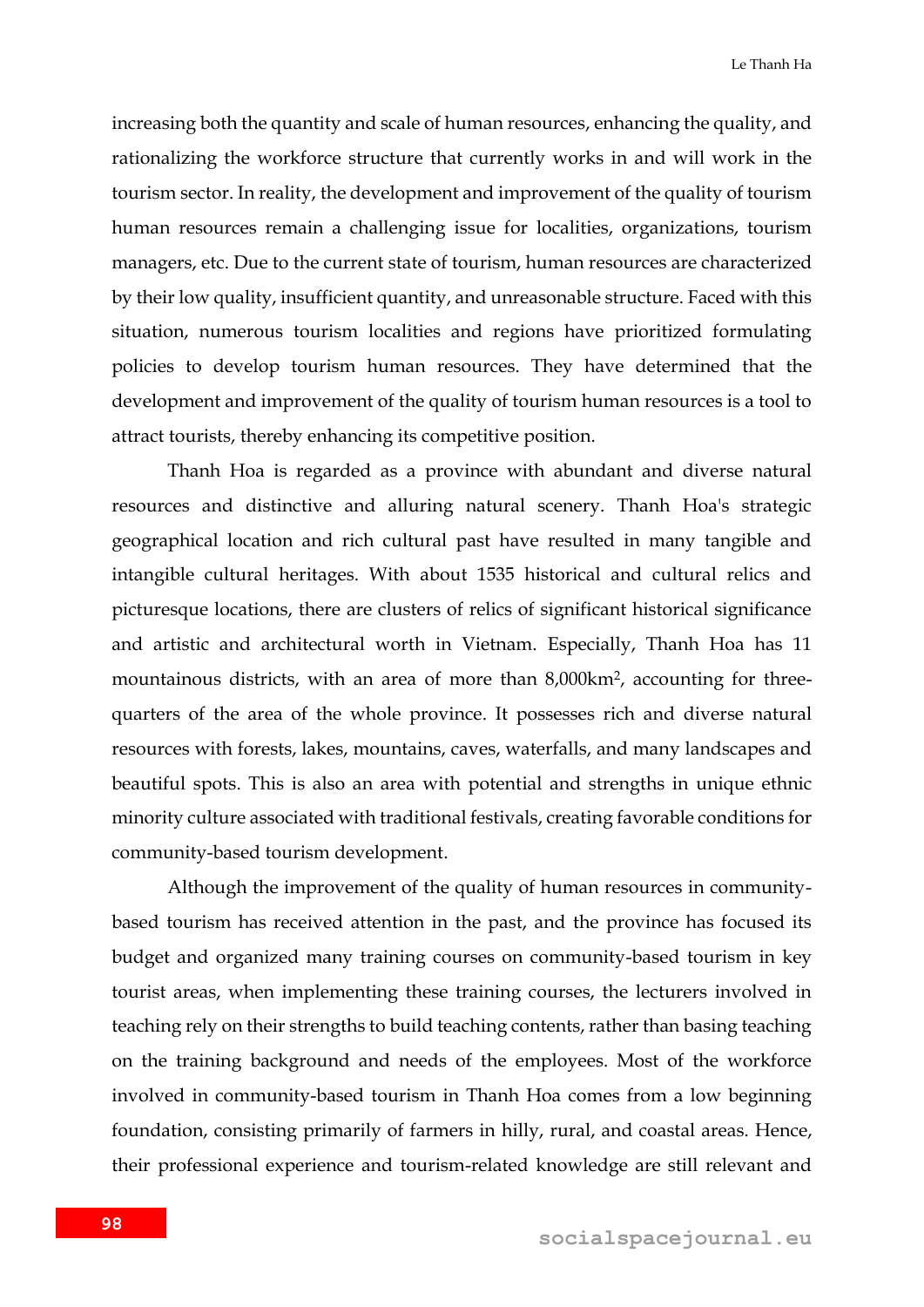quite restricted. The human resources in community-based tourism in Thanh Hoa cannot match the expectations of tourists, even though they have learned through a few short training courses and experiential learning. This is due to the development trend and the growing demand for human resources. Consequently, this research analyzes the current state of human resources in Thanh Hoa province and suggests solutions to improve the quality of human resources in community-based tourism in Thanh Hoa province during the current period.

#### **2. Research overview**

The issue of human resources, development, and improvement of the quality of human resources, and human resource development policies in general and the tourism sector, in particular, has been of interest, studied, and referenced by numerous researchers in countries across the globe in scientific articles, textbooks, topics, and projects such as Baum Tom et al. (2016), referring to the relationship between labor quality and work performance in sustainable tourism. According to the author, sustainable human resource management actions can be implemented to achieve the Sustainable Development Goals of the United Nations and raise awareness of labor and employment concerns in the tourism industry (Baum, 1994). Mayaka Melphon and John S.Akama (2007) demonstrated that Kenya's tourism sector was highly established and had become a popular destination for international tourists, mainly European and North American visitors (Mayaka & Akama, 2007).

Ardahaey Fateme Tohidy (2012) showed that the trend of developing the tourism sector to expand training and empower human resources to participate in this sector had been clearly expressed in the past decades, especially in the developed countries. Research results show that today's organizations worldwide tend to empower employees to promote efficiency and work accountability and improve work systems (Tohidy Ardahaey & Nabiloo, 2012).

Baum Tom (2015), in the research "Human resources in tourism: Still waiting for change?", "Skills and training for the hospitality sector: a review of issues" showed that skills issues were necessary for the hospitality and tourism sector workforce. The author pointed out the role of skills and skills development through training activities.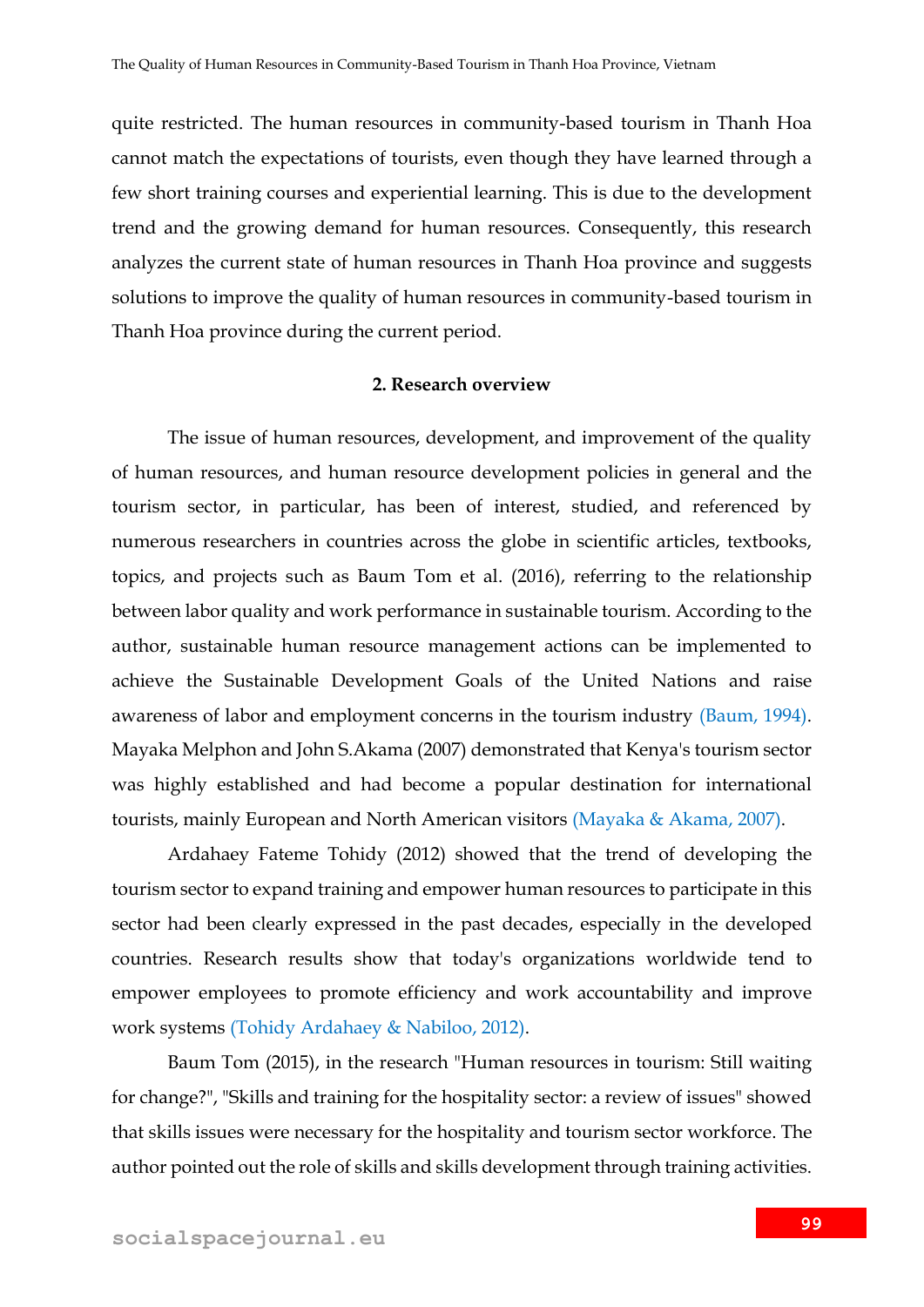The training was the fastest way for countries to improve the quality of the workforce in general and the force in the tourism sector in particular (Baum, 2002).

Nguyen Ngoc Quan and Nguyen Van Diem (2012) analyzed and described "Human resource training and development" Vietnam. The author mentioned on-thejob training and off-the-job training, which involved numerous distinct training methods. Finally, the authors gave a sequence of building a training/ human resource development program with 7 specific steps presented clearly (N. Q. Nguyen & Nguyen, 2012). Tran Son Hai (2012) proposed a system of synchronous solutions to develop tourism human resources in the survey area, as well as specific recommendations for parties involved in the development of tourism human resources in the region, including the Ministry of Education and Training, the General Directorate of Vocational Training, the Ministry of Labor, Invalids and Social Affairs, the Ministry of Culture, Sports and Tourism, and the People's Committees of provinces (Tran, 2011).

Nguyen Ba Ngoc (2013) pointed out the problems posed with the training of tourism human resources in Vietnam today, including strengthening state management, training plans must closely follow the guidelines, programs, planning, and strategies for human resource development in tourism and tourism development of Vietnam up to 2030. In particular, the article gave an innovative perspective and changed the perception of all levels, sectors, and the whole society about the position and role of tourism human resource training to meet and follow social needs (B. N. Nguyen, 2013). Similarly, Dang Van Phan and Nguyen Minh Hieu (2015) proposed four groups of solutions to train human resources to meet the tourism potential of Binh Thuan province, including solutions for attracting and utilizing domestic and international skilled tourism human resources (specifically, improving the working environment, building a suitable remuneration regime from time to time, and calculating the use of intra-regional and inter-regional tourism human resources) (Dang & Nguyen, 2015).

Thus, from the review of research, it is shown that the knowledge and skills of local people on shows that the knowledge and skills of local people in tourism also play an essential role in affecting the development of local human resources.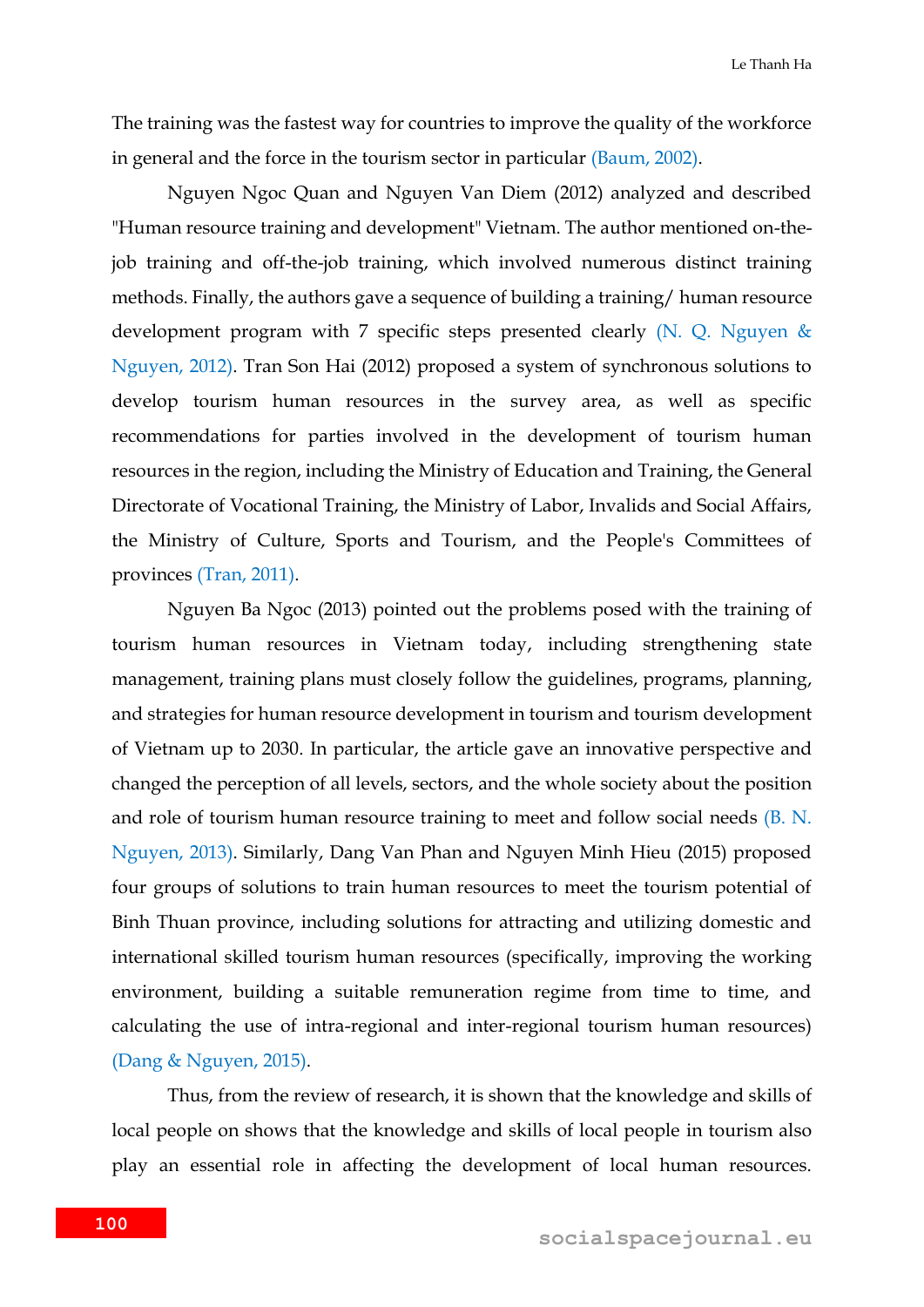Summary of indicators for assessing tourism knowledge and skills of local people in tourism development found in previous research are essential suggestions for analysis to determine the knowledge and skills of people in tourism in the research area.

### **3. Research methods**

### **3.1. Methods of sampling and data collection**

The research team chose multiple-stage non-probability cluster sampling. The number of survey samples was selected at random from the list, considering all of the topic's research requirements. In the research, we used a 5-level nominal scale with a scale of (1. Poor, 2. Weak, 3. Average, 4. Fair, and 5. Good) to evaluate and verify information from quantitative data.

For qualitative information, the researchers used public and non-public methods to describe objects and check hypotheses and information from other approaches to clarify and supplement data collected by the author during his research.

| Names of subjects in the survey sample                                                                                                                                                         | Number of<br>samples |
|------------------------------------------------------------------------------------------------------------------------------------------------------------------------------------------------|----------------------|
| Managers (Department of Culture, Sports and Tourism, Department<br>of Labor, War Invalids and Social Affairs, Office of Culture and<br>Information of 27 districts, towns, and cities)         | 29                   |
| Managers at the Communal People's Committee, Management Board<br>of tourist areas, hamlet and village chiefs, Managers and executives in<br>villages, hamlets, tourist areas, and destinations | 100                  |
| Owners of community-based tourism service business households                                                                                                                                  | 200                  |
| Guides leading the way in villages, hamlets, tourist areas, and<br>destinations                                                                                                                | 50                   |
| <b>Total</b>                                                                                                                                                                                   | 379                  |

### Table 1: Survey sample structure

Source: Summarized from survey data in 2021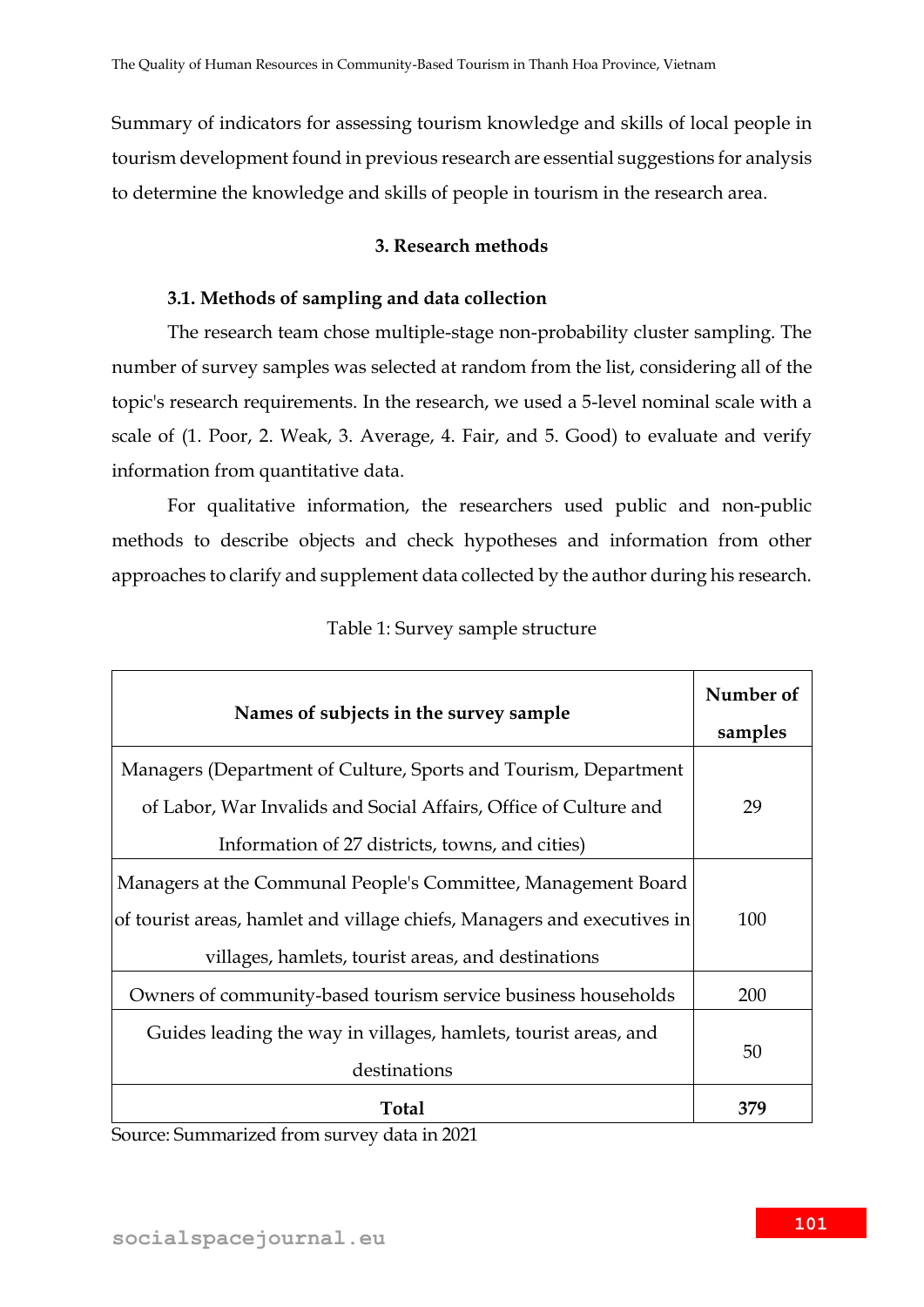Le Thanh Ha

#### **3.2. Information processing methods**

After surveying and collecting 379 sample units, all information obtained from the questionnaire will be summarized, coded, entered, cleaned, and processed through SPSS 22.0 software according to essential variables.

### **4. Results and discussion**

# **4.1. Human resources for tourism development in Thanh Hoa province 4.1.1. Regarding the quantity**

According to Report No. 211/BC-BCS dated July 31, 2020, by the Party Civil Affairs Committee of the Provincial People's Committee on the implementation of Decision No. 290-QD/TU dated May 27, 2016, by the Executive Committee of the Provincial Party Committee on promulgating the Thanh Hoa tourism development program for the period 2016-2020 and expected main goals, tasks, and solutions for implementing the tourism development program for the period 2021-2025: In 2016, the province of Thanh Hoa's tourist sector had 20,800 jobs. By 2020, the province will have 40,600 direct employees, a growth of approximately 200 percent compared to 2016 and 1.5 percent more than planned.

Table 2: Qualification structure of tourism human resources in Thanh Hoa province in the period 2016 - 2020

|      |          |                         |                          | <b>Degree</b>                                   |                  |  |  |  |
|------|----------|-------------------------|--------------------------|-------------------------------------------------|------------------|--|--|--|
| Year | Quantity | University<br>or higher | College,<br>intermediate | Vocational<br>training, on-<br>the-job training | <b>Untrained</b> |  |  |  |
| 2016 | 20,800   | 1,730                   | 5,480                    | 8,200                                           | 5,390            |  |  |  |
| 2017 | 24,300   | 2,070                   | 6,690                    | 9,550                                           | 5,990            |  |  |  |
| 2018 | 28,400   | 2,500                   | 8,000                    | 11,000                                          | 6,900            |  |  |  |
| 2019 | 33,500   | 3,150                   | 10,200                   | 13,050                                          | 7,100            |  |  |  |
| 2020 | 40,600   | 4,000                   | 12,900                   | 15,400                                          | 8,300            |  |  |  |

(Unit: person)

(Source: Thanh Hoa Department of Culture, Sports and Tourism)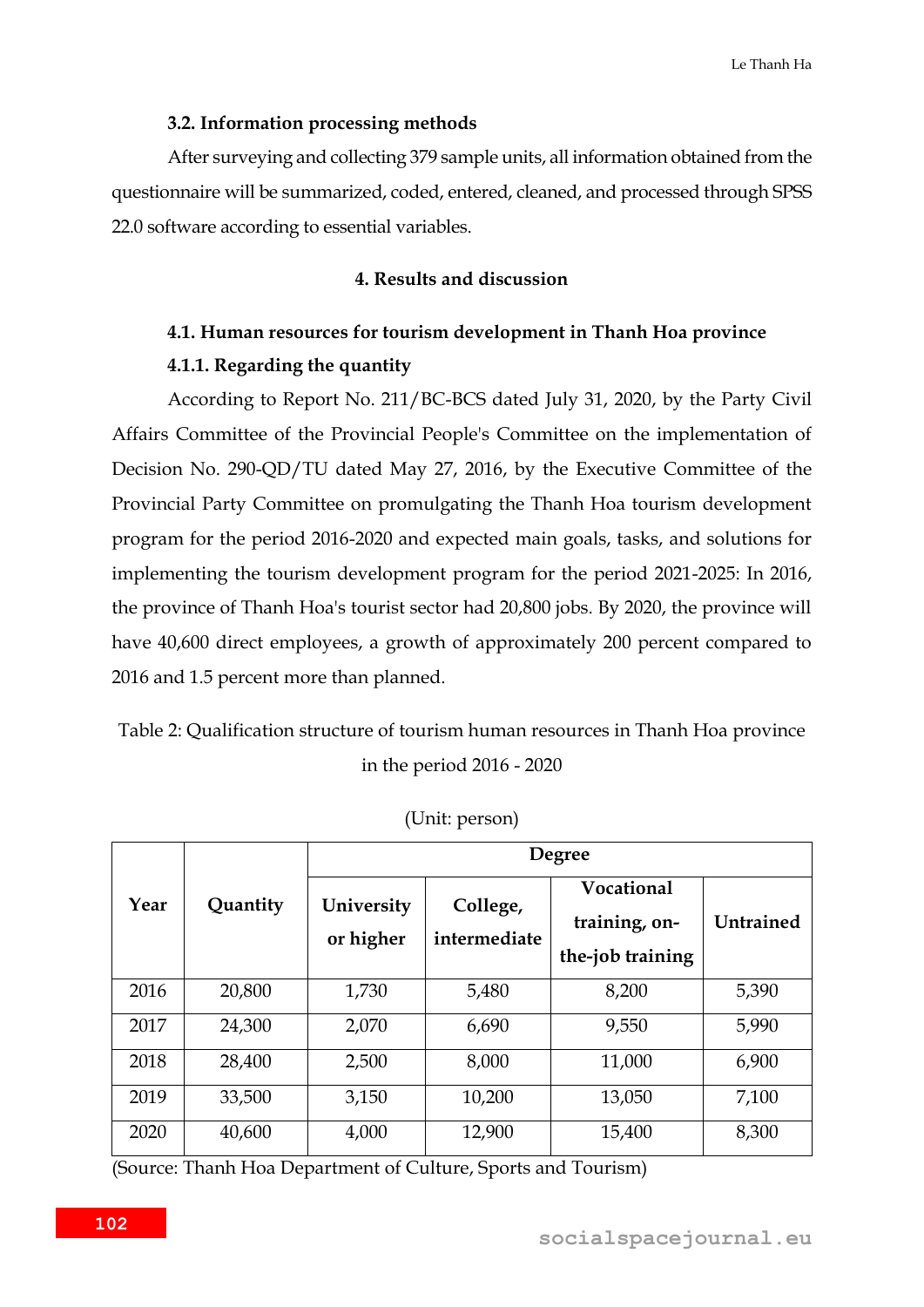In 2020, there were 4,000 workers with university or higher degrees, 12,900 workers with college and intermediate degrees, but primarily labor sources with intermediate or higher degrees in developing districts, towns, and cities in lowland and coastal regions, as well as in areas far from the center or not yet developed in the midland and mountainous regions.

#### **4.1.2. Regarding the quality**

The tourism sector requires human resources with broad and deep knowledge and high professionalism. In community-based tourism, knowledge, skills, attitudes, behavioral culture, and language culture are fundamentally different from those in other sectors and traditional tourism forms. The specific characteristics of tourism activities are to provide services to customers, which must be implemented through tourism human resources. The quality of human resources directly and decisively affects the quality of tourism products and services.

Improving the quality of tourism human resources, especially human resources for community-based tourism, is essential for tourism development. Therefore, human resources engaged in community-based tourism must meet requirements for capacity and work performance in the tourism sector, including criteria based on professional qualifications, capacity, working abilities, and foreign language proficiency. The quantity and quality of human tourist resources have expanded dramatically. According to the Thanh Hoa Department of Culture, Sports, and Tourism, the province had approximately 40,600 tourism workers in 2020. The number of trained and retrained workers was 32,200, including 4,000 workers with university or advanced degrees, 12,900 workers with college and intermediate degrees, and 15,400 workers undergoing vocational training and retraining.

In recent years, the Provincial People's Committee has approved and coordinated the implementation of human resource development programs and plans: A project on the development of tourism human resources in Thanh Hoa until 2020, Project on the improvement of the quality of tour guides and narrators in Thanh Hoa province, Project on building a training program to improve the quality of tourism business administration according to the international standard model for the period 2017 - 2020 and English training plan for tourism workers for the period 2019 – 2023, in collaboration with Saigontourist.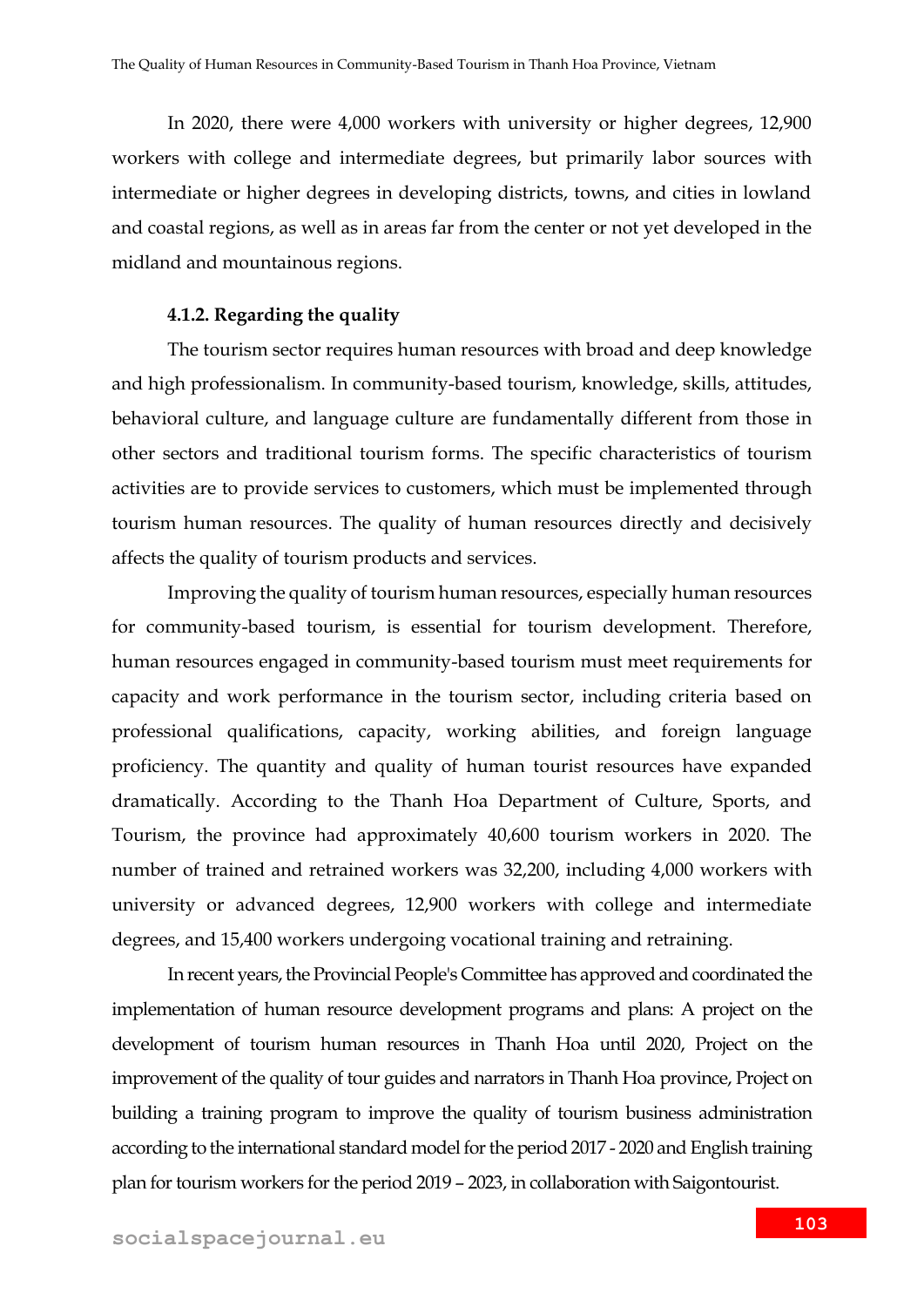However, the number of untrained tourism workers also accounts for many. In 2016, it was 5,390 people, and by 2020, this number was 8,300 people, accounting for a 20% increase. The untrained human resources that lack professional knowledge and have weak skills and foreign language levels affected the quality of tourism services and the image of business establishments in the province.

# **4.2. Actual situation of human resources for community-based tourism development in Thanh Hoa province**

# **4.2.1. Actual situation of the capacity of managers in community-based tourist areas, destinations, villages, and hamlets**

The research team surveyed 100 managers at the Communal People's Committees and Management Boards of community-based tourist sites, destinations, villages, and hamlets to assess their knowledge, abilities, and professional competence. The findings of the study revealed the following:

|                | <b>Evaluation content</b>             |     | <b>Total</b>   |      |      |      |       |
|----------------|---------------------------------------|-----|----------------|------|------|------|-------|
| No.            |                                       |     |                |      |      |      |       |
|                |                                       | 1   | $\overline{2}$ | 3    | 4    | 5    |       |
| $\mathbf{1}$   | Knowledge of community-based          | 2.0 | 1.0            | 46.0 | 31.0 | 20.0 | 100.0 |
|                | tourism                               |     |                |      |      |      |       |
| $\overline{2}$ | Skills in communication, behavior and | 2.0 | 2.0            | 31.0 | 45.0 | 20.0 | 100.0 |
|                | grasping tourists' psychology         |     |                |      |      |      |       |
| 3              | Skills in organizing and welcoming    | 3.0 | 1.0            | 31.0 | 45.0 | 20.0 | 100.0 |
|                | tourists                              |     |                |      |      |      |       |
| $\overline{4}$ | Organization of entertainment and art | 2.0 | 1.0            | 32.0 | 45.0 | 20.0 | 100.0 |
|                | performance activities                |     |                |      |      |      |       |
| 5              | Development of community-based        | 2.0 | 1.0            | 45.0 | 31.0 | 21.0 | 100.0 |
|                | tourism products                      |     |                |      |      |      |       |
| 6              | Organization and management of        | 2.0 | 1.0            | 44.0 | 33.0 | 20.0 | 100.0 |
|                | community-based tourism activities    |     |                |      |      |      |       |

Table 3: Evaluation of the quality of community-based tourism implementation of local human resources through their knowledge, skills/ professional competence

(Source: Summarized from research results in 2021)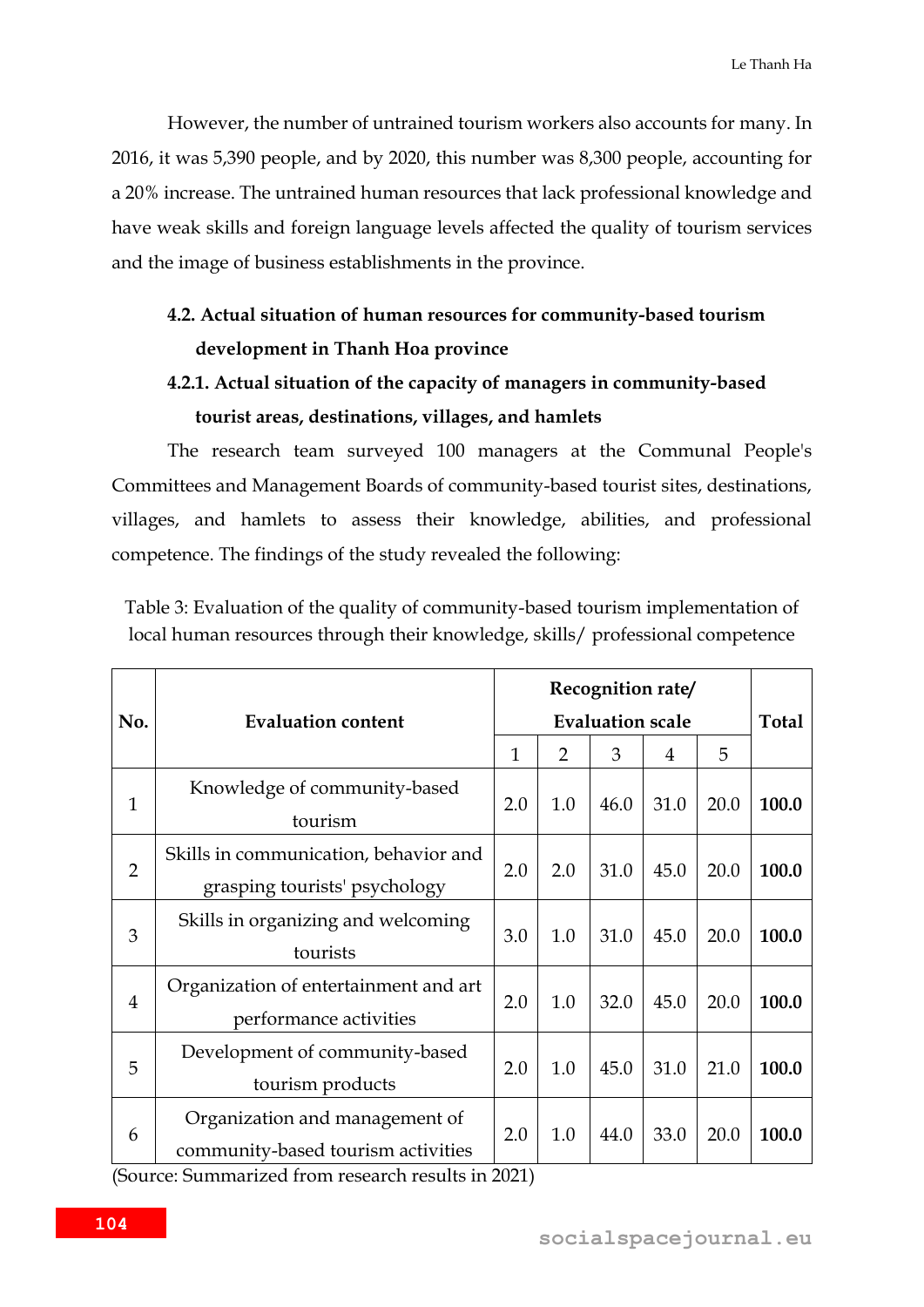Through Table 3, the quality of community-based tourism implementation of local human resources as measured by the knowledge, skills, and professional competence of one hundred managers in community-based tourist areas and destinations, the research demonstrates that, in general, the capacity to manage community-based tourism through knowledge, skills, and professional competence is still limited in particular content areas. The bulk, though, was evaluated as average or fair. In addition, there are still weakly assessed knowledge, skills, and professional competence.

The survey results show that the human resources to manage communitybased tourism activities come from localities, belonging to two objects: Human resources for management at community areas and sites are officials in charge of culture at the Communal People's Committees. This human resource has been trained in intermediate schools and colleges. A few have university degrees but do not guarantee the right expertise in the tourism sector, although they have been trained through training courses. They are still limited in management, administration, implementation, knowledge about community-based tourism, professional competence, skills, knowledge of community-based tourism, skills in communication, behavior and grasping tourists' psychology, skills in organizing, welcoming tourists, organizing entertainment and art performance activities, developing communitybased tourism products, organizing and managing community-based tourism activities, protecting the environment, etc. Foreign language skills affect the quality of tourism services in tourist areas and destinations in the locality.

Human resources for management at tourist areas and destinations are chiefs of community-based tourism villages and hamlets. These human resources for management carry out work based on experience and have been trained and fostered through training courses, but lack management, administration, and implementation expertise. The knowledge, professional competence, and skills: community-based tourism, skills in communication, behavior, and grasping tourists' psychology, skills in organizing, welcoming tourists, organizing entertainment and art performance activities, developing community-based tourism products, organizing and managing communitybased tourism activities, protecting the environment, etc., and limited foreign language skills will impact the quality of tourism services. This is the actual situation of human resources for developing community-based tourism in Thanh Hoa province.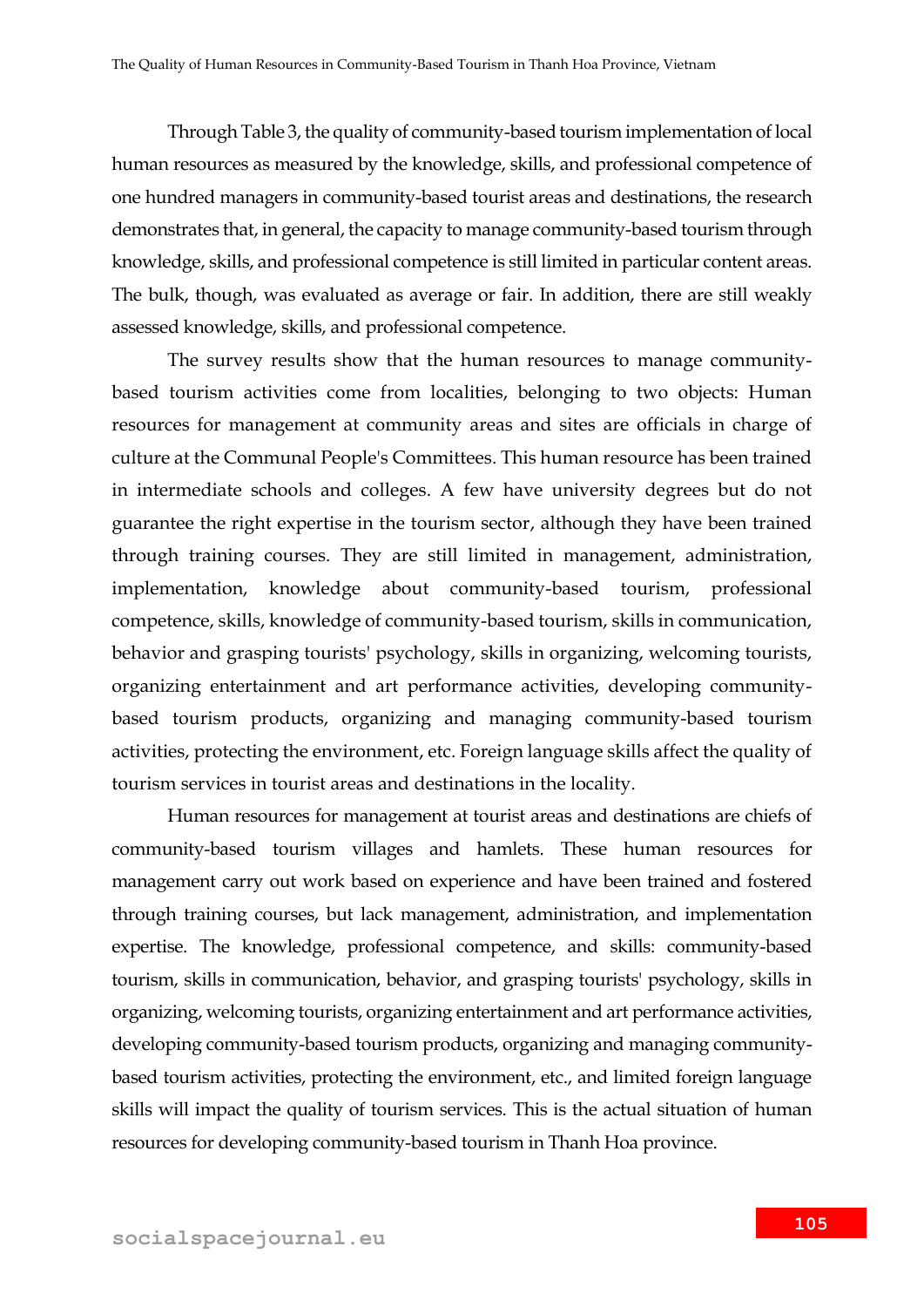## **4.2.2. Actual situation of the capacity of household owners providing services for community-based tourism**

The research results show that the tourism service establishments mainly selfevaluate their capacity to implement community-based tourism at an average and acceptable level, with a low rate of good evaluation. In addition, some self-evaluation establishments have limited knowledge, skills/ professional competence such as skills in communication, behavior and grasping tourists' psychology, guidance and explanation profession, English for community-based tourism explanation, organization of entertainment and art performance activities, and development tourism products.

Table 4: Evaluation of business establishments' capacity to serve community-based tourism through knowledge, skills/ professional competence

| No.            | <b>Evaluation content</b>                                              | Recognition rate/ | <b>Total</b>   |                              |      |      |       |
|----------------|------------------------------------------------------------------------|-------------------|----------------|------------------------------|------|------|-------|
|                |                                                                        | $\mathbf{1}$      | $\overline{2}$ | <b>Evaluation scale</b><br>3 | 4    | 5    |       |
| $\mathbf{1}$   | Knowledge of community-based tourism                                   | 3.5               | 4.0            | 70.5                         | 12.0 | 10.0 | 100.0 |
| $\overline{2}$ | Skills in communication, behavior and<br>grasping tourists' psychology | 4.0               | 4.0            | 70.5                         | 11.5 | 10.0 | 100.0 |
| 3              | Skills in organizing and welcoming<br>tourists                         | 3.5               | 4.5            | 70.5                         | 11.5 | 10.0 | 100.0 |
| $\overline{4}$ | Community-based tourism<br>accommodation service profession            | 3.5               | 4.0            | 71.0                         | 11.5 | 10.0 | 100.0 |
| 5              | Food processing profession for<br>community-based tourism              | 3.5               | 4.0            | 11.5                         | 71.5 | 9.5  | 100.0 |
| 6              | Catering service profession for<br>community-based tourism             | 3.5               | 4.0            | 11.5                         | 71.5 | 9.5  | 100.0 |
| 7              | Guidance and explanation profession                                    | 4.0               | 4.5            | 70.5                         | 11.5 | 9.5  | 100.0 |
| 8              | English for community-based tourism<br>explanation                     | 10.0              | 71.0           | 11.5                         | 4.0  | 3.5  | 100.0 |
| 9              | Organization of entertainment and art<br>performance activities        | 3.5               | 4.0            | 13.0                         | 70.5 | 9.0  | 100.0 |
| 10             | Development of community-based<br>tourism products                     | 3.5               | 4.0            | 12.0                         | 70.5 | 10.0 | 100.0 |

(Source: Summarized from research results in 2021)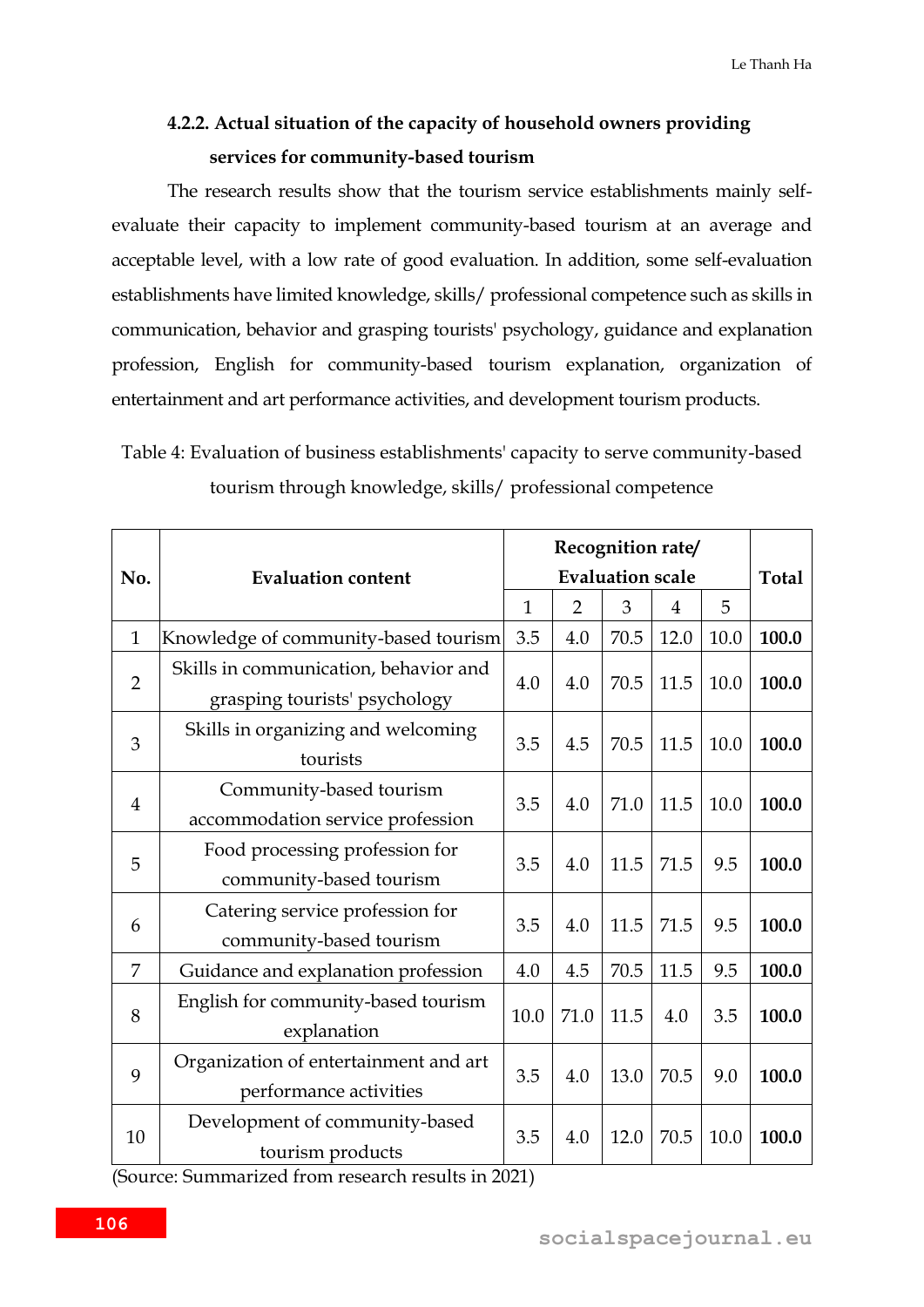With the above statistical results, this is a problem for the research team in improving the quality of human resources in community-based tourism in tourist areas and destinations in Thanh Hoa province.

# **4.2.3. Actual situation of the capacity of tour guides leading the way in community-based tourist villages, hamlets, areas, and destinations**

A survey of 50 tour guides leading the way in community-based tourist villages, hamlets, areas, and destinations in the province regarding their knowledge, skills, and professional competence indicates that their knowledge, skills, and professional competence are generally regarded as adequate. However, foreign language proficiency is one of the most significant restrictions of the guides at the examined locations. This might also be considered a general constraint of human resources in Thanh Hoa's community-based tourism.

# Table 5: Evaluation of capacity to guide community-based tourists through knowledge, skills/ professional competence

| No.          | <b>Evaluation content</b>                                              | Recognition rate/<br><b>Evaluation scale</b> |                |      |      |      | <b>Total</b> |
|--------------|------------------------------------------------------------------------|----------------------------------------------|----------------|------|------|------|--------------|
|              |                                                                        | $\mathbf{1}$                                 | $\overline{2}$ | 3    | 4    | 5    |              |
| $\mathbf{1}$ | Knowledge of community-based tourism                                   | 8.0                                          | 8.0            | 22.0 | 40.0 | 22.0 | 100.0        |
| 2            | Skills in communication, behavior and<br>grasping tourists' psychology | 8.0                                          | 8.0            | 24.0 | 36.0 | 24.0 | 100.0        |
| 3            | Skills in organizing and welcoming tourists                            | 8.0                                          | 8.0            | 24.0 | 34.0 | 26.0 | 100.0        |
| 4            | Tourism guidance and explanation profession                            | 8.0                                          | 8.0            | 38.0 | 24.0 | 22.0 | 100.0        |
| 5            | English for community-based tourism<br>explanation                     | 8.0                                          | 38.0           | 24.0 | 22.0 | 8.0  | 100.0        |
| 6            | Organization of entertainment and art<br>performance activities        | 8.0                                          | 8.0            | 24.0 | 36.0 | 24.0 | 100.0        |

(Source: Summarized from research results in 2021)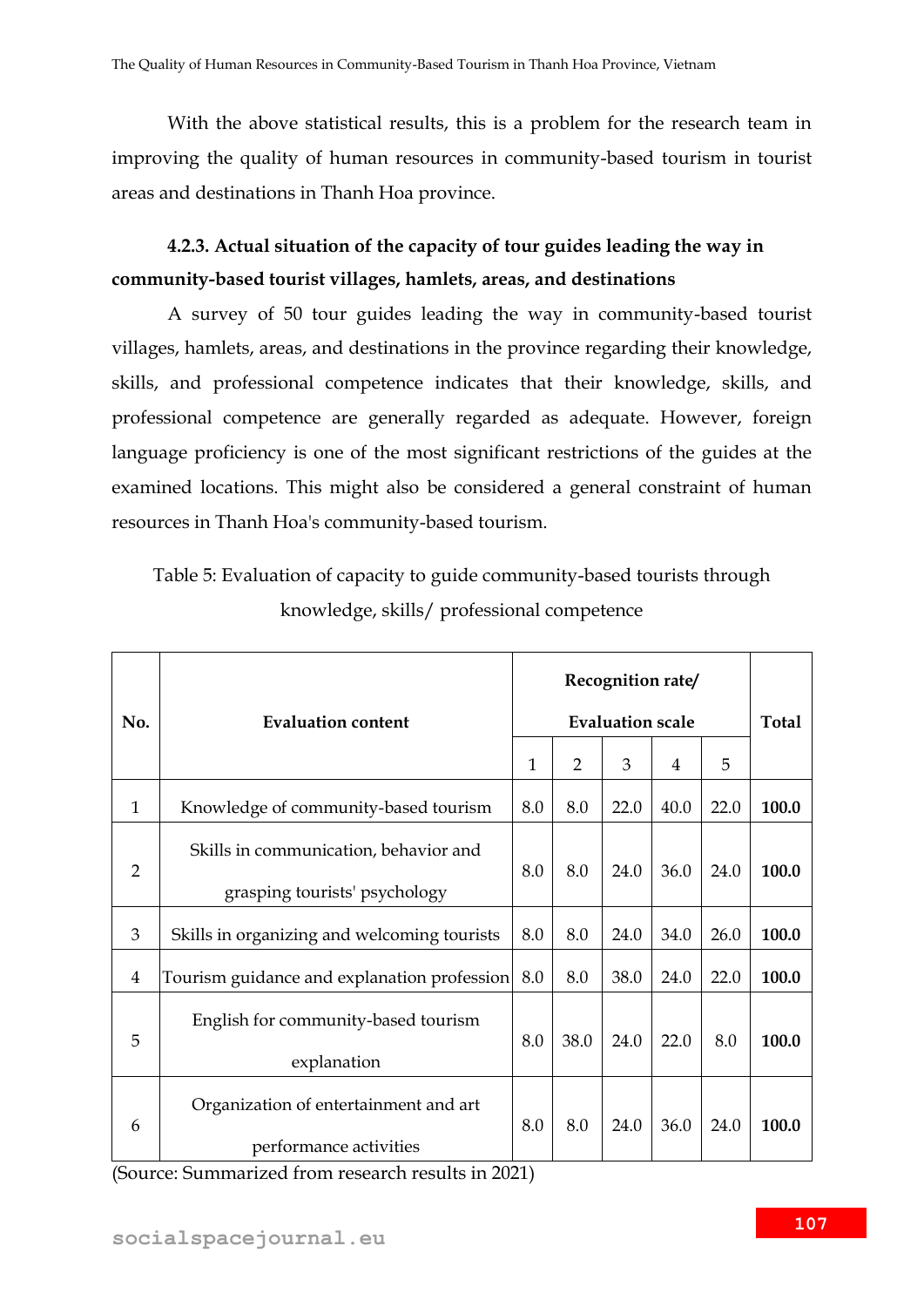Le Thanh Ha

#### **5. Conclusion**

Evaluation of the actual situation of human resources in community-based tourism is the foundation for developing solutions to improve the quality of tourism human resources in tourist areas and destinations, creating a premise for the tourism sector to become a spearhead economic sector, contributing to promoting socioeconomic development, successfully implementing "Thanh Hoa must become a model province," and contributing to the development and construction of Thanh Hoa province. Consequently, to develop community-based tourism into an attractive product for tourists soon, localities in the province must concentrate on building teams, enhancing the quality of human resources, and consider improving the quality of human resources as the determining factor. Based on the research mentioned above circumstances, we propose the following solution to enhance the quality of community-based tourism human resources in Thanh Hoa soon:

#### **(i) Solutions for training and development of human resources**

Develop a tourism training facility that provides vocational training and education at all levels, from intermediate to university. Modernize the management and organization of human resource training, the contents, and training methods according to national standards for the tourism industry, and the connection between theory and practice and training and research to enhance lecturers' teaching quality and qualifications. Training must be at a macro level and capable of predicting the trend of tourism development, avoiding the problem of quick training that is not methodical to meet tourists' wants passively. Change workforce policies in the tourism sector to improve working conditions and environmental quality in tourism enterprises, propose regulations to improve employee remuneration, evaluation, and reward systems, complete the internal rules, bolster labor discipline, and arrange and divide labor appropriately. (Tourism Department, 2021).

Regularly organize classes to improve the skills of staff and guides. Organize study tours and exchanges. Organize educational courses for the local community. Open training and education classes on community-based tourism for people (tourism implementation methods, attitudes towards tourists, tourist reception profession,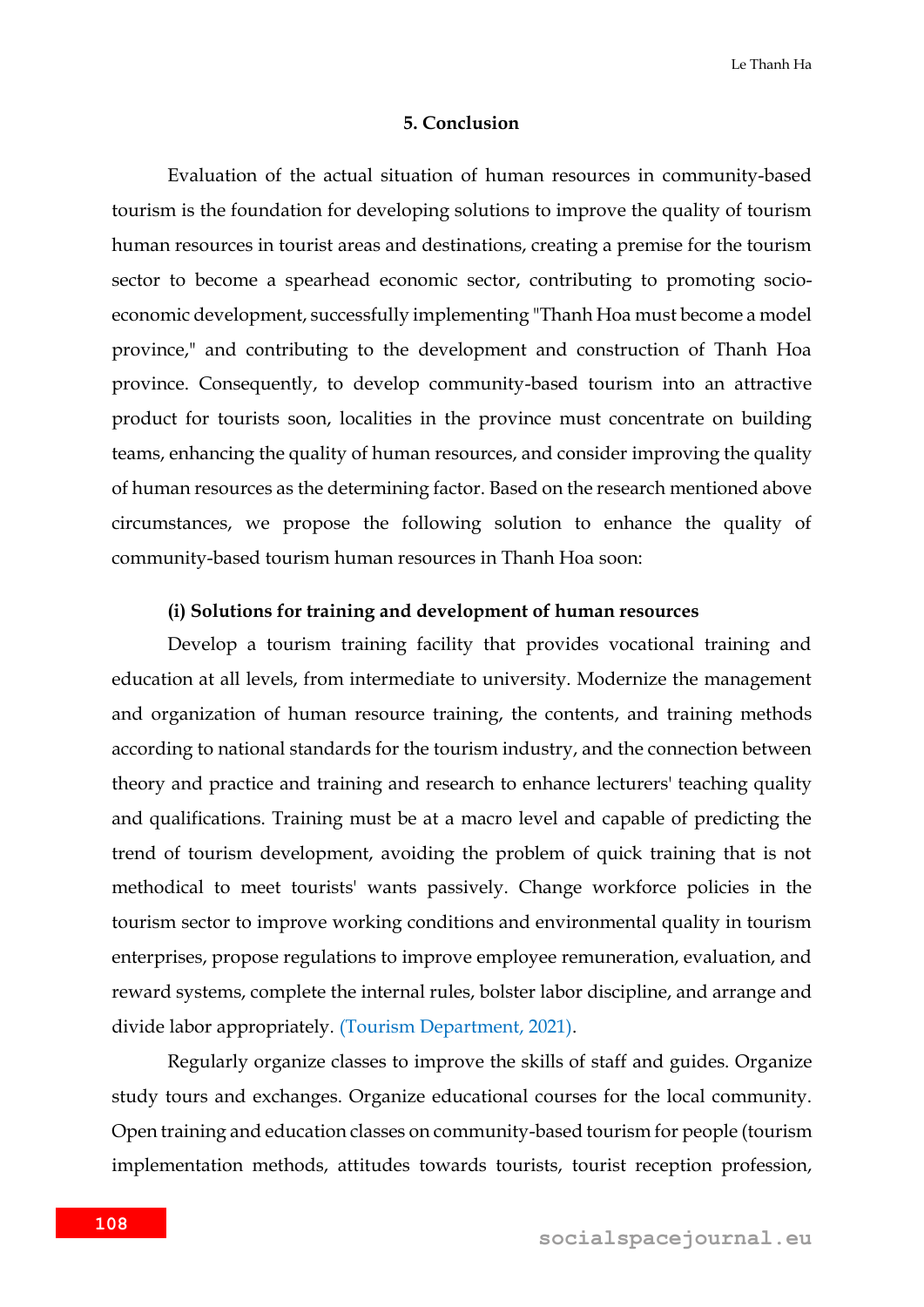etc.), tourists (environment, respect for the indigenous culture of the local community, etc.), and all individuals and organizations implementing tourism (Ha, 2019).

#### **(ii) Solutions on mechanisms and policies for human resource development**

Review, amend, supplement and issue new legal documents related to the digital revolution in the tourism sector in general and develop human resources for the tourism sector in Thanh Hoa province to suit the new context and situation. Adopt policies to promote and enhance the training capacity of tourist vocational training institutions in the province through the use of cutting-edge technologies, ensure harmony between the approach of staff reduction and the policy of recruiting highquality human resources for the state management agencies responsible for tourism at all levels and create a suitable remuneration mechanism and a talent attraction mechanism for the tourism sector. Create suitable working conditions and an environment for qualified high-tech personnel in the tourism industry. Provide a framework to encourage and reward on-time employees in the industry who have ideas for innovation, creativity, research, and the application of modern technological advances to enhance productivity, quality, and efficiency  $(Vu, 2021)$ .

Adopt policies to attract and supplement managers with tourism-specific training for the Office of Culture and Information of the People's Committees of the districts, and the Management Board of community-based tourism activities, particularly in districts where community-based tourism activities develop. Ensure a suitable wage and social assistance system to entice individuals with superior professional credentials to participate in these activities. This team will follow, accompany, and assist participants in tourism-related activities.

Local authorities must activate all local human resources, create propaganda to summon people to action, not allow anyone to be an outsider, and incorporate new rural programs skilfully into the growth of community-based tourism. Establish artisans' groups comprised of individuals with an in-depth understanding of the local traditional culture, and organize training classes for local children, especially young ones, to preserve and equip them with sufficient knowledge of the local culture. Establish professional teams comprised of local workers to create jobs for local people, especially ethnic minorities, to mobilize all human resources to participate in tourism activities.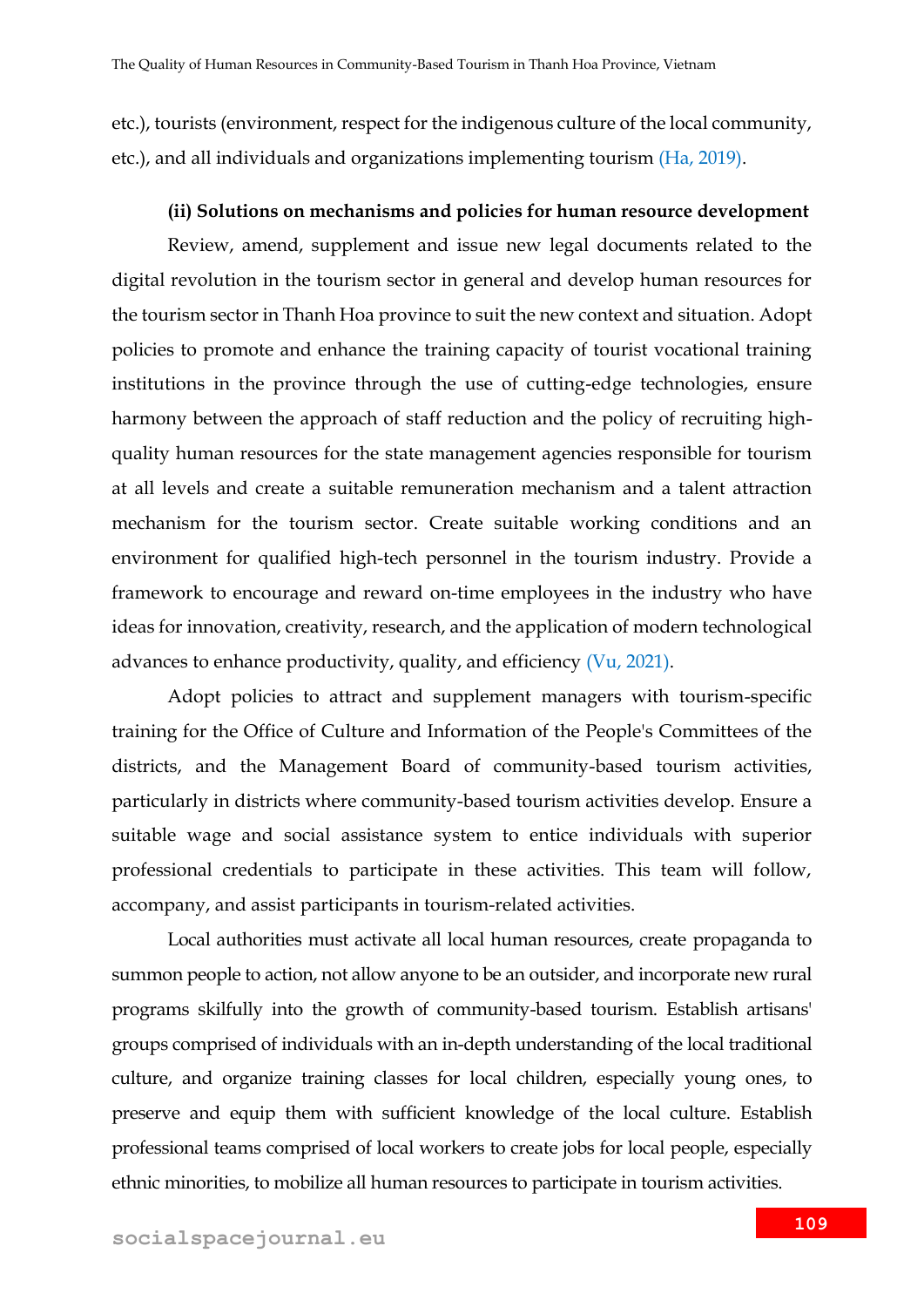### **(iii) Solutions to attract people in the community to participate in tourism development**

Strengthening the local community's consensus and participation is considered one of the essential directions for sustainable tourism development. People should be given opportunities to participate in tourism and receive more equitable and significant benefits from tourism development. Since then, people's attitude towards tourism development and resources has improved, increasing their acceptability limit for tourism (D. H. D. Nguyen & Truong, 2019). Governments at all levels, especially the grassroots level, need to organize forums for people to contribute opinions on tourism development planning and plans in the area. Maintaining regular channels of communication and information exchange helping community members and stakeholders see that they are essential actors involved in the decision-making and implementation of tourism projects.

Raise awareness of the promotion, conservation, and preservation of tourism resources. For each locality, we need to have classes to introduce the value of local tourism resources, how to exploit those values, and the requirements for the conservation, preservation, and promotion of these tourism resources. Strengthen propaganda and education activities to raise each person's awareness of the characteristics of the tourism sector, and emphasize the advantages of communitybased tourism development (having the opportunity to communicate widely, access to the cultures of many countries, work that is not monotonous, etc.), specify the difficulties and challenges of the profession (working hours, breaks, the intensity of work, etc.), and simultaneously promote propaganda to raise the public's awareness of the difficulties and challenges of the profession. Moreover, authorities at all levels must defend the role of people as proprietors, which implies that persuading locals to participate in and benefit from tourism operations is a crucial and essential concern. This not only increases income sources and improves the living standards of a portion of the population, reduces pressure on natural resources, and contributes to gender equality and the subsequent socio-economic development, but it also helps people increase their knowledge, learn how to calculate business and better comprehend the outside world, and contributes to gender equality.